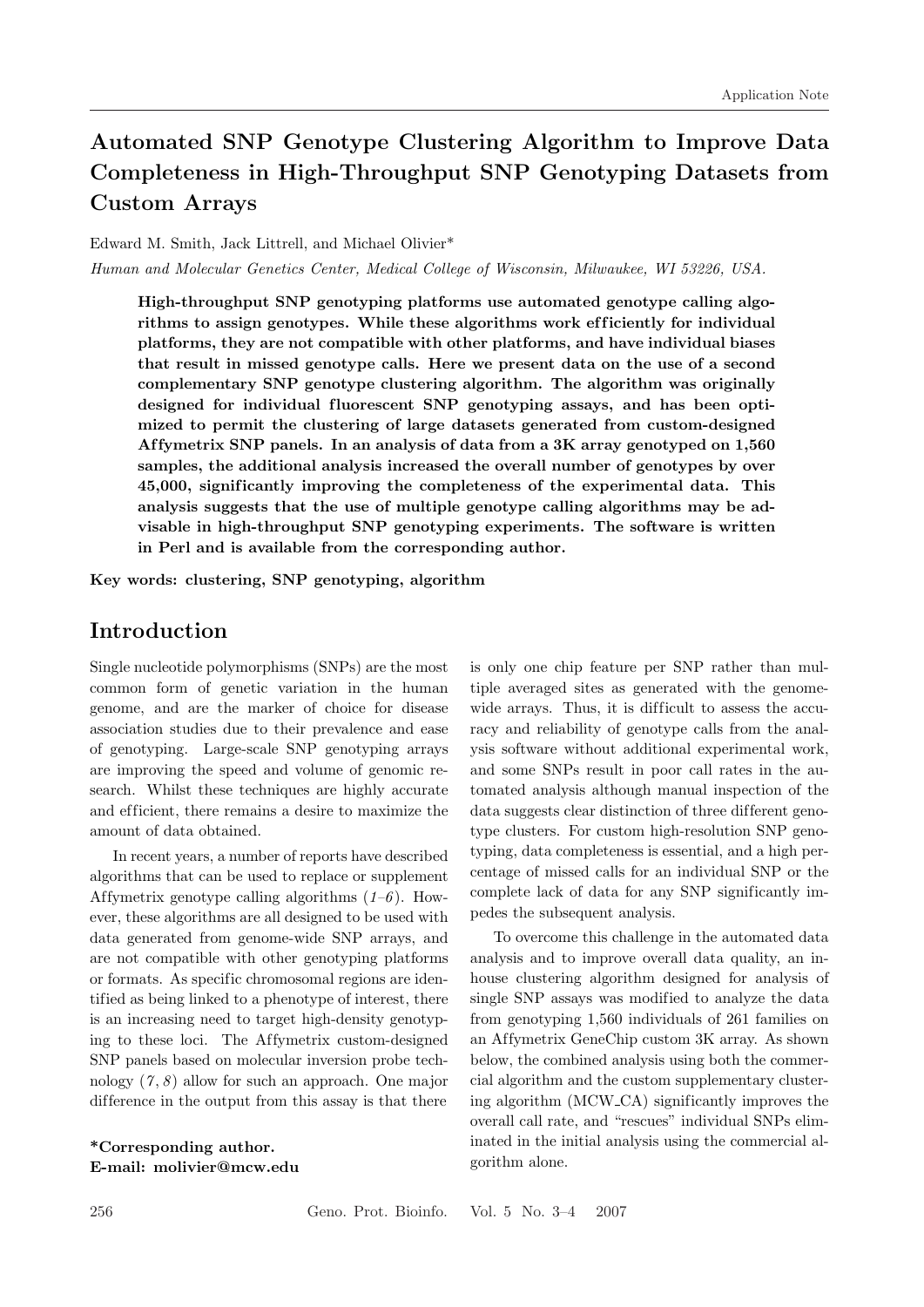### **Results and Discussion**

In total, 3,345 SNPs were genotyped using 1,560 samples from the MRC-OB cohort using an Affymetrix GeneChip custom 3K array. Initially, data were analyzed using the commercial analysis tools provided by Affymetrix. In this analysis,  $99.6\%$  of all SNPs successfully passed the quality control criteria. However, our subsequent analysis revealed that not all passed SNPs were informative. Based on the Affymetrix genotype calls, 41.8% (345/825) of SNPs assayed on Chromosome 3 were identified as monomorphic following determination of allele frequencies (Table 1), supporting the anecdotal evidence that SNP failures are due to under-calling of heterozygotes. This percentage was significantly reduced to  $1.1\%$  (9/825) when based on the MCW CA results, and it was possible to rescue 15 SNPs previously identified as monomorphic. Based on this analysis, the genotype distribution was in Hardy-Weinberg equilibrium (HWE), and greater than 80% of the cohort were successfully genotyped. Further four SNPs on Chromosome 3, which were identified as polymorphic by the Affymetrix genotype calling algorithm but not in HWE, were also rescued (passed HWE and greater than 80% genotyped) by MCW CA (Table 1). In addition, of the 250 SNPs that passed both forms of analysis, it was possible to improve the call rate of 148 (59.2%) SNPs using MCW CA. This supplementary analysis resulted in a total of 29,683 additional genotypes identified on Chromosome 3.

Corresponding values for the remaining chromosomal regions investigated are presented in Table 1. Similar to the analysis described for Chromosome 3, it was possible for MCW CA to rescue further five SNPs and increase the call rates for another 1,086 SNPs. In total it resulted in an extra 47,578 genotypes identified, an average of 30 genotypes per individual tested. This number of genotypes would correspond to an additional 15 SNP arrays worth of data.

Overall, our analysis strongly suggests that it is highly beneficial to re-analyze high-throughput SNP genotyping data with more than one genotype calling algorithm. A significant number of additional genotype calls can be made, and more complete data are obtained, a result essential for fine-mapping studies. While several algorithms have been developed to help in the analysis of genome-wide 100K and 500K SNP arrays, our algorithm is also suitable for use with custom 3K, 5K, or 10K arrays. Furthermore, a significant advantage of MCW CA over other clustering algorithms is the ability to set a user-defined confidence threshold. This allows users to select their own cut-off value depending on individual requirements. Altering the threshold level will have an effect on both the number of genotypes per SNP and on the number of SNPs that remain in HWE. For example, on Chromosome 7, at a confidence level of 0%, 50%, 90%, and 95%, the number of SNPs with a call rate above 80% were 1,023, 1,020, 824, and 772, and the number of SNPs in HWE were 633, 633, 615, and 605, respectively. Thus, users can select and statistically define the confidence of genotype calls. If the sample set only includes unrelated individuals, the confidence level can be set conservatively to only include genotypes called with high accuracy and confidence. Alternatively, if family-based samples are used, an initial analysis with a lower confidence level followed by a

Table 1 Distribution of SNPs with call rates greater than 80% after clustering by the Affymetrix and **MCW CA algorithms\***

| Chromosome     | Algorithm          | In         | Not in     | Mono.          | Rescued  | Rescued mono.   | Improved call rate | Total  |
|----------------|--------------------|------------|------------|----------------|----------|-----------------|--------------------|--------|
| (SNPs assayed) |                    | <b>HWE</b> | <b>HWE</b> | <b>SNPs</b>    | (newgt)  | $SNPs$ (new gt) | (extra gt)         | new gt |
| 3(825)         | Affymetrix         | 465        | 15         | 345            |          |                 |                    |        |
|                | MCW <sub>-CA</sub> | 215        | 87         | 9              | 4(5,751) | 15(22,441)      | 148 (1,491)        | 29,683 |
| 7(1,048)       | Affymetrix         | 980        | 43         | 25             |          |                 |                    |        |
|                | MCW_CA             | 581        | 104        | $\overline{2}$ | 2(2,720) | 1(1,512)        | 458 (4,460)        | 8,692  |
| 12(1,055)      | Affymetrix         | 1,024      | 12         | 19             |          |                 |                    |        |
|                | MCW <sub>-CA</sub> | 600        | 114        | $\overline{2}$ | 2(2,699) | 0(0)            | 470 (4,746)        | 7,445  |
| 14 (354)       | Affymetrix         | 344        | 8          | $\overline{2}$ |          |                 |                    |        |
|                | MCW <sub>-CA</sub> | 211        | 47         | 1              | 0(0)     | 0(0)            | 158(1,758)         | 1,758  |
| Total          |                    |            |            |                |          |                 |                    | 47,578 |

\*The table summarizes the additional genotypes obtained in a second analysis using the MCW CA algorithm.  $gt =$  genotype; Mono.  $=$  monomorphic.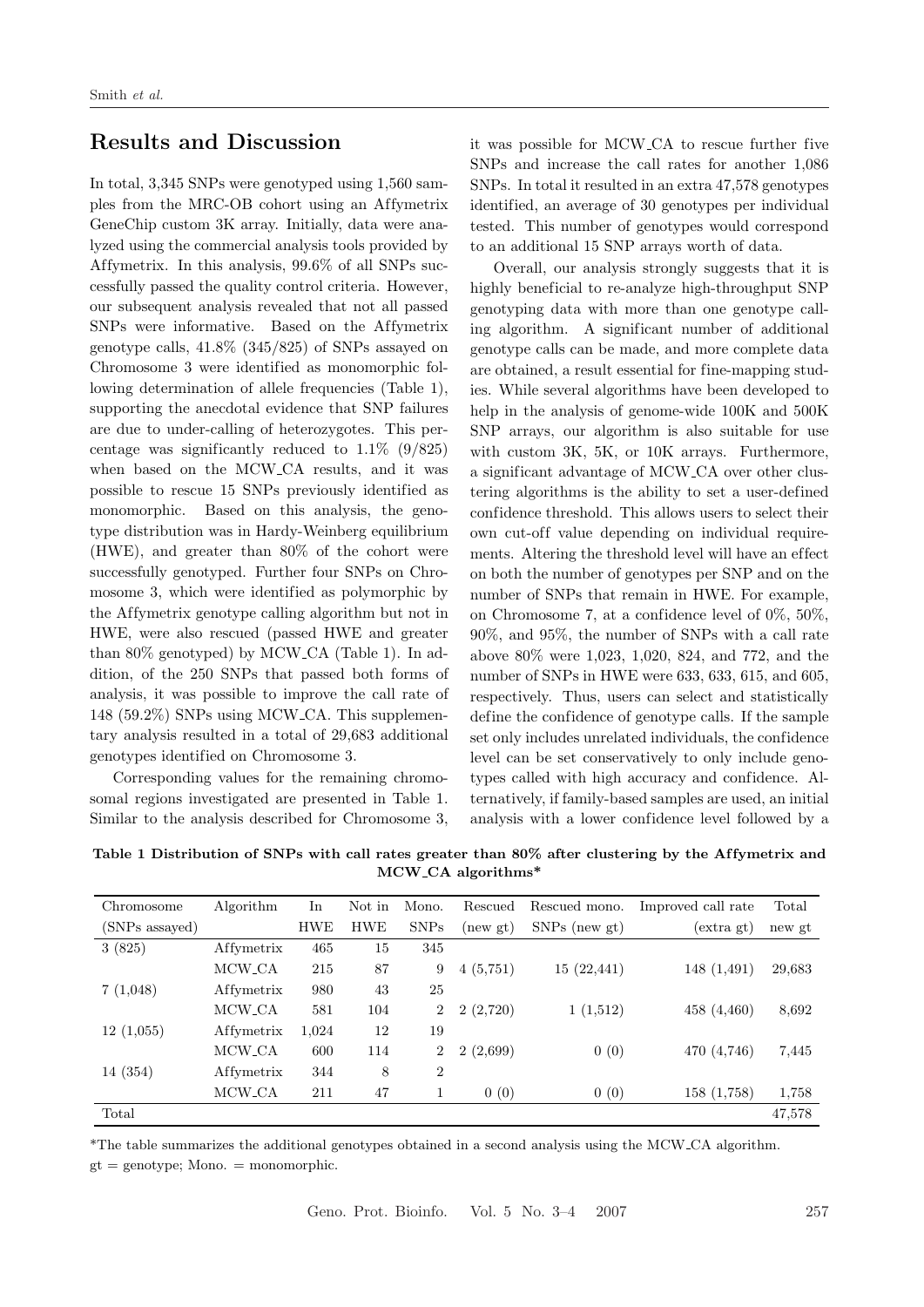comprehensive analysis of Mendelian errors in individual families may result in a higher rate of genotype calls.

# **Materials and Methods**

### **Population and genotyping**

The 1,560 individuals studied were a subset of the MRC-OB population recruited from the TOPS membership as described previously (*9* , *10* ). All individuals were genotyped on a 3K custom-designed SNP chip, with 3,345 SNPs distributed across 5 chromosomal regions: one on Chromosomes 3, 7, and 14, respectively, and two on Chromosome 12. The SNP selection strategies have been described previously (*11* ). Briefly, for the regions on Chromosomes 3 and 14, SNPs were selected using a gene-centric approach with an emphasis on putative functional SNPs; those on Chromosome 7 were selected based on the linkage disequilibrium (LD) patterns of the CEPH population of the HapMap; and those on Chromosome 12 were located within known genes, based on LD patterns and putative functionality.

#### **Algorithm**

The algorithm was initially described by Olivier *et al* (*12* ). Briefly, each datapoint is assigned to one of four clusters: 1, 2, 3, or 4, representing no-target (negative) controls (NTCs), homozygotes one (XX), homozygotes two (YY), and heterozygotes (XY), respectively. Clusters are described by an ellipse whose major and minor axes are the standard deviations in the x and y directions of the component points, which are rotated so that their covariance is equal to zero.

Fluoresence values are extracted from the MegAllele results for all samples and SNPs. Initially, fluorescence values for each SNP are scaled to between 0.05 and 0.95, and four negative control values are appended to the data to provide a reference start point for the analysis.

An ellipse containing the negative control datapoints is determined, and the probability of other datapoints belonging to this cluster is calculated using an empirically determined cut-off value. The ellipse is then redefined to include any new points.

The center of the genotype cluster locations is determined by a two-step process. Initially, a Cartesian coordinate system is overlaid on the data with its origin at (0.55, 0.55). The center of each quadrant is identified by averaging the component points. New coordinate systems are drawn in each quadrant with their origin at each quadrant's center. This process continues outward—towards the upper left corner, upper right, and lower right—until one point remains in each quadrant. Secondly, circles are drawn around the extreme  $point(s)$ . The average location of the points inside the circle is computed and the circle center moves to this position. This process repeats until the circle center moves negligibly.

If either of the homozygote clusters are missing, the existing homozygote cluster center is mirrored to create the missing datapoint. If the heterozygote cluster is absent, the x axis coordinating from one homozygote cluster and the y axis coordinating from the other are used to determine the cluster center.

Cluster center locations are then separated by lines drawn through the NTC cluster center and exactly halfway between the identified cluster centers. All points above or to the left of the uppermost line are considered to be homozygote cluster one; the points between the lines are heterozygotes; and the points to the right or below the bottommost line are homozygote cluster two.

Based on the determination of cluster centers and bisecting lines, ellipses are calculated for each cluster. The probability that an individual datapoint belongs to each cluster is calculated using the two-dimensional normal distribution function represented by the probability ellipses. New ellipses are then created to reflect the new datapoints in the cluster, and this is repeated for three times. The p-value for a point belonging to a particular cluster is equal to the probability that it is in that cluster, which is divided by the summation of the individual probabilities of the point being in each of the four clusters.

The results are output depending on the p-value selected by users, and points are assigned to one of the four regular clusters or are considered as a no call.

#### **Data analysis**

Once genotypes were determined for all SNPs and individuals at a confidence level of 99.0%, data accuracy was checked by ensuring that the allelic distribution for all loci does not significantly differ from HWE. As family-based samples were used, a modified allele frequency estimation method taking account of family relationships was employed (*13* ). Predicted genotype frequencies were then compared with the observed values and statistically significant ( $p < 0.05$ ) differences